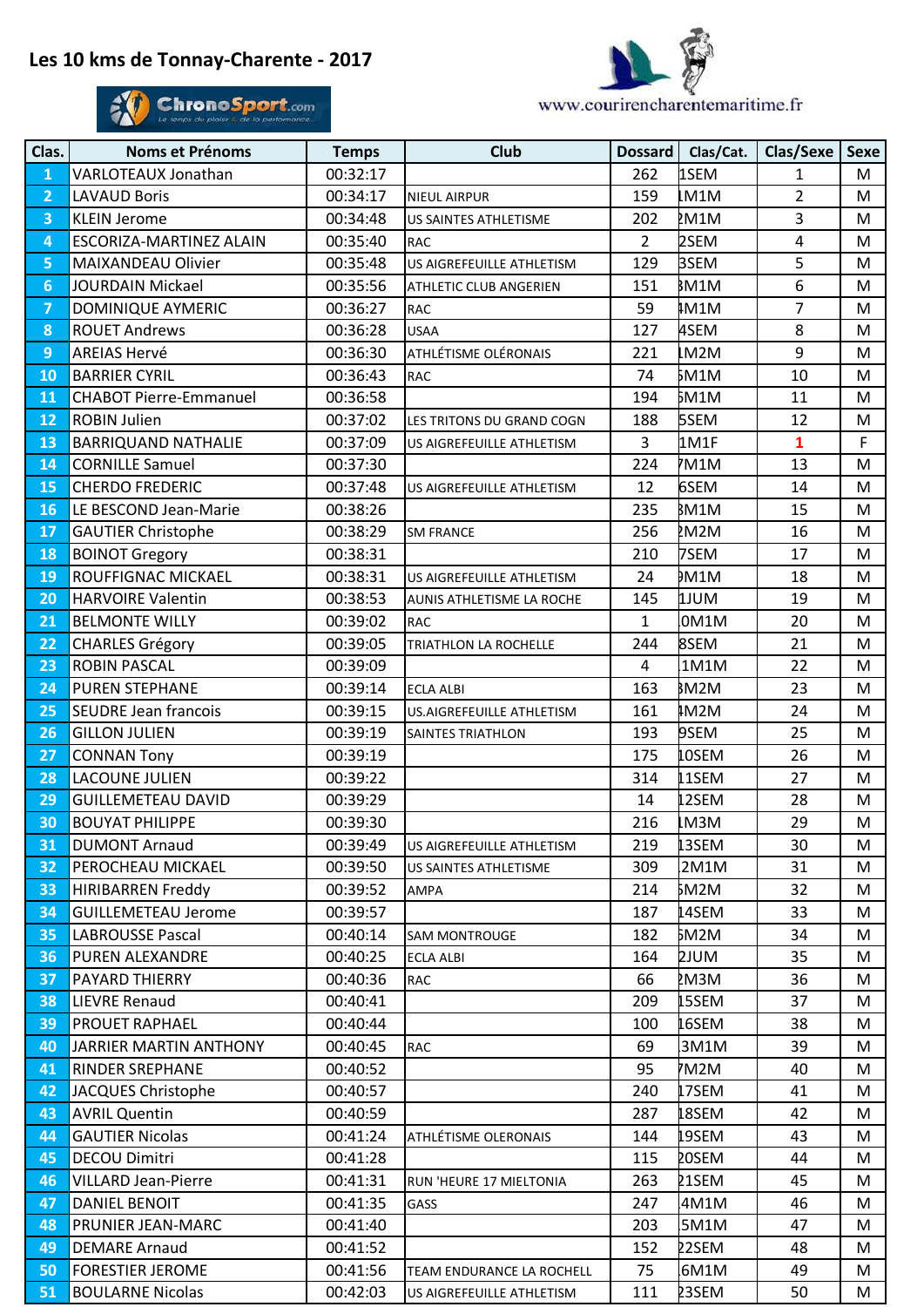| <b>EPINAT Patrick</b><br>00:42:17<br>141<br>DM2M<br>52<br>53<br>LE MASNE Guillaume<br>00:42:19<br>53<br>54<br>156<br>7M1M<br>55<br><b>HYVERNAULT Gilles</b><br>00:42:24<br>279<br>8M1M<br>54<br><b>PABOUL Laurent</b><br>00:42:27<br>0M2M<br>55<br>56<br>126<br>57<br><b>BOUKERCHE KADDI HUGUES</b><br>00:42:28<br><b>BM3M</b><br>56<br>54<br>58<br>9M1M<br><b>COUREAU SYLVAIN</b><br>00:42:31<br>119<br>57<br>59<br><b>HURTAUD Sebastien</b><br>00:42:34<br>24SEM<br>149<br>58<br>00:42:39<br>25SEM<br><b>BROSSARD Thomas</b><br>59<br>60<br>139<br><b>SAUTEREAU Nicolas</b><br>61<br>00:42:44<br>243<br>26SEM<br>60<br><b>LES GALOPINS BAILLARGEOIS</b><br>JEGOU JEAN LOUIS<br>62<br>00:42:49<br>298<br>1M2M<br>61<br>2M2M<br>63<br>PENELOPE JEAN MARIE<br>00:42:51<br>57<br>62<br>US AIGREFEUILLE ATHLETISM<br><b>SELOSSE Anne</b><br>00:42:55<br>1M2F<br>$\overline{2}$<br>64<br>135<br>RUN ACCUEIL LA ROCHELLE<br><b>TRAQUET NICOLAS</b><br>OM1M<br>63<br>65<br>00:42:58<br>87<br>STELIA AEROSPACE<br><b>ARIOLI FABRICE</b><br>64<br>66<br>00:43:01<br>19<br>1M1M<br>67<br>IM3M<br>65<br><b>HERVE JEAN MARIE</b><br>00:43:05<br>18<br><b>LESAGE Fabien</b><br>273<br>2M1M<br>68<br>00:43:07<br>66<br>69<br><b>BILLET Thomas</b><br>27SEM<br>00:43:10<br>138<br>67<br>1SEF<br>3<br>VAZART CASSANDRA<br>70<br>00:43:18<br>82<br>28SEM<br>68<br>TISSEAU Jean patrick<br>00:43:18<br>184<br>71<br>29SEM<br>69<br>72<br><b>DELJEHIER CYRIL</b><br>00:43:19<br>81<br>225<br>3M2M<br>73<br><b>MENDES Juan</b><br>00:43:21<br>70<br><b>MERCIER SERGE</b><br>00:43:21<br>74<br>93<br>4M2M<br>71<br><b>ACPEM</b><br>75<br><b>BOSEM</b><br>72<br><b>MACUDA Ludovic</b><br>00:43:27<br>250<br><b>KERVELLA JEAN CHARLES</b><br>76<br>00:43:28<br>196<br>3M1M<br>73<br>77<br>ҍМЗМ<br>74<br><b>GIRARD Jean-luc</b><br>00:43:32<br>199<br><b>CHÉNIER Paul</b><br><b>B</b> 1SEM<br>78<br>00:43:41<br>165<br>75<br>79<br><b>BIENVENU ERIC</b><br>76<br>00:43:47<br>108<br>5M2M<br><b>URCUN Céline</b><br>2SEF<br>4<br>80<br>00:43:56<br>237<br>81<br><b>MEZERETTE Baptiste</b><br><b>B2SEM</b><br>00:43:59<br>191<br>77<br>78<br>82<br><b>DANCHE Jean-jacques</b><br>00:44:00<br>192<br>6M2M<br><b>ALBS</b><br>SZLOSARCZYK Yann<br>4M1M<br>79<br>255<br>00:44:04<br>83<br>84<br><b>MAINGAUD PHILIPPE</b><br>00:44:06<br>136<br>7M2M<br>80<br>RUN ACCUEIL LA ROCHELLE<br>00:44:10<br>8M2M<br>81<br>85<br>KAUFFMANT JEAN CLAUDE<br>289<br><b>ASCHR</b><br>86<br><b>JOURDAIN Jacques</b><br>00:44:15<br>120<br>9M2M<br>82<br>83<br>87<br><b>DROUINEAU Stephane</b><br>00:44:16<br>238<br>5M1M<br><b>FORGIT PATRICE</b><br>00:44:24<br>0M2M<br>84<br>88<br>61<br><b>RAC</b><br>89<br><b>BILLON Julien</b><br>00:44:25<br><b>B3SEM</b><br>246<br>85<br>ATHELTIC CLUB ANGERIEN<br><b>BEREZOWSKI CEDRIC</b><br>00:44:35<br>71<br>86<br>90<br>6M1M<br>RAC<br><b>B</b> 4SEM<br>91<br><b>TAHUHUTERANI Auguste</b><br>00:44:37<br>234<br>87<br><b>ASCHR</b><br>00:44:40<br>92<br><b>BOUDIAF Samuel</b><br>170<br>7M1M<br>88<br><b>HUGUET LAURENT</b><br>00:44:42<br>1M2M<br>89<br>93<br>132<br>94<br><b>GAILLARD Alexis</b><br>00:45:23<br><b>B5SEM</b><br>266<br>90<br>95<br><b>MENEZ Philippe</b><br>91<br>00:45:23<br>226<br>2M2M<br><b>CLUB ENTREPRISES DU PAYS</b><br>96<br><b>GUILLOTEAU Matthieu</b><br><b>B6SEM</b><br>00:45:25<br>92<br>179<br>93<br><b>DELABBEY ERIC</b><br>00:45:25<br>97<br>16<br>8M1M<br>5<br><b>TESSERON CELINE</b><br>2M1F<br>98<br>00:45:26<br>15<br>99<br><b>BONNEAU François</b><br>00:45:33<br>3M2M<br>94<br>217<br>PASCAL LOÏC<br>100<br>00:45:39<br><b>BJUM</b><br>95<br>173<br><b>LEAU Amandine</b><br>3SEF<br>6<br>101<br>00:45:40<br>245<br>AIGUILLON Mickaël<br>96<br>102<br>00:45:48<br>259<br>9M1M<br><b>BARRIERE ALEXANDRE</b><br><b>B7SEM</b><br>103<br>00:45:48<br>94<br>97<br>104<br><b>VALADE CHRISTOPHE</b><br>00:45:57<br>0M1M<br>58<br>98<br>RAC<br><b>DUNYACH Olivier</b><br>105<br>00:46:01<br>1M1M<br>99<br>241<br>00:46:03<br>106<br><b>DEMARE Josué</b><br>153<br>4M2M<br>100<br><b>MARCOUX Patrick</b><br>00:46:04<br>5M2M<br>101<br>106<br><b>B</b> 8SEM<br><b>REGNIER BOISSEAU FRANCK</b><br>00:46:11<br>108<br>60<br>102<br>RAC | M |
|---------------------------------------------------------------------------------------------------------------------------------------------------------------------------------------------------------------------------------------------------------------------------------------------------------------------------------------------------------------------------------------------------------------------------------------------------------------------------------------------------------------------------------------------------------------------------------------------------------------------------------------------------------------------------------------------------------------------------------------------------------------------------------------------------------------------------------------------------------------------------------------------------------------------------------------------------------------------------------------------------------------------------------------------------------------------------------------------------------------------------------------------------------------------------------------------------------------------------------------------------------------------------------------------------------------------------------------------------------------------------------------------------------------------------------------------------------------------------------------------------------------------------------------------------------------------------------------------------------------------------------------------------------------------------------------------------------------------------------------------------------------------------------------------------------------------------------------------------------------------------------------------------------------------------------------------------------------------------------------------------------------------------------------------------------------------------------------------------------------------------------------------------------------------------------------------------------------------------------------------------------------------------------------------------------------------------------------------------------------------------------------------------------------------------------------------------------------------------------------------------------------------------------------------------------------------------------------------------------------------------------------------------------------------------------------------------------------------------------------------------------------------------------------------------------------------------------------------------------------------------------------------------------------------------------------------------------------------------------------------------------------------------------------------------------------------------------------------------------------------------------------------------------------------------------------------------------------------------------------------------------------------------------------------------------------------------------------------------------------------------------------------------------------------------------------------------------------------------------------------------------------------------------------------------------------------------------------------------------------------------------------------------------------------------------------------------------------------------------------------------------------------------------------------------------------------------------------------------------------------------------------------------------------------------------------------------------------------------------------------------------------------------------------------------------------------------------------------------------------------------------------------------------------------|---|
|                                                                                                                                                                                                                                                                                                                                                                                                                                                                                                                                                                                                                                                                                                                                                                                                                                                                                                                                                                                                                                                                                                                                                                                                                                                                                                                                                                                                                                                                                                                                                                                                                                                                                                                                                                                                                                                                                                                                                                                                                                                                                                                                                                                                                                                                                                                                                                                                                                                                                                                                                                                                                                                                                                                                                                                                                                                                                                                                                                                                                                                                                                                                                                                                                                                                                                                                                                                                                                                                                                                                                                                                                                                                                                                                                                                                                                                                                                                                                                                                                                                                                                                                                                     | M |
|                                                                                                                                                                                                                                                                                                                                                                                                                                                                                                                                                                                                                                                                                                                                                                                                                                                                                                                                                                                                                                                                                                                                                                                                                                                                                                                                                                                                                                                                                                                                                                                                                                                                                                                                                                                                                                                                                                                                                                                                                                                                                                                                                                                                                                                                                                                                                                                                                                                                                                                                                                                                                                                                                                                                                                                                                                                                                                                                                                                                                                                                                                                                                                                                                                                                                                                                                                                                                                                                                                                                                                                                                                                                                                                                                                                                                                                                                                                                                                                                                                                                                                                                                                     | M |
|                                                                                                                                                                                                                                                                                                                                                                                                                                                                                                                                                                                                                                                                                                                                                                                                                                                                                                                                                                                                                                                                                                                                                                                                                                                                                                                                                                                                                                                                                                                                                                                                                                                                                                                                                                                                                                                                                                                                                                                                                                                                                                                                                                                                                                                                                                                                                                                                                                                                                                                                                                                                                                                                                                                                                                                                                                                                                                                                                                                                                                                                                                                                                                                                                                                                                                                                                                                                                                                                                                                                                                                                                                                                                                                                                                                                                                                                                                                                                                                                                                                                                                                                                                     | M |
|                                                                                                                                                                                                                                                                                                                                                                                                                                                                                                                                                                                                                                                                                                                                                                                                                                                                                                                                                                                                                                                                                                                                                                                                                                                                                                                                                                                                                                                                                                                                                                                                                                                                                                                                                                                                                                                                                                                                                                                                                                                                                                                                                                                                                                                                                                                                                                                                                                                                                                                                                                                                                                                                                                                                                                                                                                                                                                                                                                                                                                                                                                                                                                                                                                                                                                                                                                                                                                                                                                                                                                                                                                                                                                                                                                                                                                                                                                                                                                                                                                                                                                                                                                     | M |
|                                                                                                                                                                                                                                                                                                                                                                                                                                                                                                                                                                                                                                                                                                                                                                                                                                                                                                                                                                                                                                                                                                                                                                                                                                                                                                                                                                                                                                                                                                                                                                                                                                                                                                                                                                                                                                                                                                                                                                                                                                                                                                                                                                                                                                                                                                                                                                                                                                                                                                                                                                                                                                                                                                                                                                                                                                                                                                                                                                                                                                                                                                                                                                                                                                                                                                                                                                                                                                                                                                                                                                                                                                                                                                                                                                                                                                                                                                                                                                                                                                                                                                                                                                     | M |
|                                                                                                                                                                                                                                                                                                                                                                                                                                                                                                                                                                                                                                                                                                                                                                                                                                                                                                                                                                                                                                                                                                                                                                                                                                                                                                                                                                                                                                                                                                                                                                                                                                                                                                                                                                                                                                                                                                                                                                                                                                                                                                                                                                                                                                                                                                                                                                                                                                                                                                                                                                                                                                                                                                                                                                                                                                                                                                                                                                                                                                                                                                                                                                                                                                                                                                                                                                                                                                                                                                                                                                                                                                                                                                                                                                                                                                                                                                                                                                                                                                                                                                                                                                     | M |
|                                                                                                                                                                                                                                                                                                                                                                                                                                                                                                                                                                                                                                                                                                                                                                                                                                                                                                                                                                                                                                                                                                                                                                                                                                                                                                                                                                                                                                                                                                                                                                                                                                                                                                                                                                                                                                                                                                                                                                                                                                                                                                                                                                                                                                                                                                                                                                                                                                                                                                                                                                                                                                                                                                                                                                                                                                                                                                                                                                                                                                                                                                                                                                                                                                                                                                                                                                                                                                                                                                                                                                                                                                                                                                                                                                                                                                                                                                                                                                                                                                                                                                                                                                     | M |
|                                                                                                                                                                                                                                                                                                                                                                                                                                                                                                                                                                                                                                                                                                                                                                                                                                                                                                                                                                                                                                                                                                                                                                                                                                                                                                                                                                                                                                                                                                                                                                                                                                                                                                                                                                                                                                                                                                                                                                                                                                                                                                                                                                                                                                                                                                                                                                                                                                                                                                                                                                                                                                                                                                                                                                                                                                                                                                                                                                                                                                                                                                                                                                                                                                                                                                                                                                                                                                                                                                                                                                                                                                                                                                                                                                                                                                                                                                                                                                                                                                                                                                                                                                     | M |
|                                                                                                                                                                                                                                                                                                                                                                                                                                                                                                                                                                                                                                                                                                                                                                                                                                                                                                                                                                                                                                                                                                                                                                                                                                                                                                                                                                                                                                                                                                                                                                                                                                                                                                                                                                                                                                                                                                                                                                                                                                                                                                                                                                                                                                                                                                                                                                                                                                                                                                                                                                                                                                                                                                                                                                                                                                                                                                                                                                                                                                                                                                                                                                                                                                                                                                                                                                                                                                                                                                                                                                                                                                                                                                                                                                                                                                                                                                                                                                                                                                                                                                                                                                     | M |
|                                                                                                                                                                                                                                                                                                                                                                                                                                                                                                                                                                                                                                                                                                                                                                                                                                                                                                                                                                                                                                                                                                                                                                                                                                                                                                                                                                                                                                                                                                                                                                                                                                                                                                                                                                                                                                                                                                                                                                                                                                                                                                                                                                                                                                                                                                                                                                                                                                                                                                                                                                                                                                                                                                                                                                                                                                                                                                                                                                                                                                                                                                                                                                                                                                                                                                                                                                                                                                                                                                                                                                                                                                                                                                                                                                                                                                                                                                                                                                                                                                                                                                                                                                     | M |
|                                                                                                                                                                                                                                                                                                                                                                                                                                                                                                                                                                                                                                                                                                                                                                                                                                                                                                                                                                                                                                                                                                                                                                                                                                                                                                                                                                                                                                                                                                                                                                                                                                                                                                                                                                                                                                                                                                                                                                                                                                                                                                                                                                                                                                                                                                                                                                                                                                                                                                                                                                                                                                                                                                                                                                                                                                                                                                                                                                                                                                                                                                                                                                                                                                                                                                                                                                                                                                                                                                                                                                                                                                                                                                                                                                                                                                                                                                                                                                                                                                                                                                                                                                     | M |
|                                                                                                                                                                                                                                                                                                                                                                                                                                                                                                                                                                                                                                                                                                                                                                                                                                                                                                                                                                                                                                                                                                                                                                                                                                                                                                                                                                                                                                                                                                                                                                                                                                                                                                                                                                                                                                                                                                                                                                                                                                                                                                                                                                                                                                                                                                                                                                                                                                                                                                                                                                                                                                                                                                                                                                                                                                                                                                                                                                                                                                                                                                                                                                                                                                                                                                                                                                                                                                                                                                                                                                                                                                                                                                                                                                                                                                                                                                                                                                                                                                                                                                                                                                     | F |
|                                                                                                                                                                                                                                                                                                                                                                                                                                                                                                                                                                                                                                                                                                                                                                                                                                                                                                                                                                                                                                                                                                                                                                                                                                                                                                                                                                                                                                                                                                                                                                                                                                                                                                                                                                                                                                                                                                                                                                                                                                                                                                                                                                                                                                                                                                                                                                                                                                                                                                                                                                                                                                                                                                                                                                                                                                                                                                                                                                                                                                                                                                                                                                                                                                                                                                                                                                                                                                                                                                                                                                                                                                                                                                                                                                                                                                                                                                                                                                                                                                                                                                                                                                     | M |
|                                                                                                                                                                                                                                                                                                                                                                                                                                                                                                                                                                                                                                                                                                                                                                                                                                                                                                                                                                                                                                                                                                                                                                                                                                                                                                                                                                                                                                                                                                                                                                                                                                                                                                                                                                                                                                                                                                                                                                                                                                                                                                                                                                                                                                                                                                                                                                                                                                                                                                                                                                                                                                                                                                                                                                                                                                                                                                                                                                                                                                                                                                                                                                                                                                                                                                                                                                                                                                                                                                                                                                                                                                                                                                                                                                                                                                                                                                                                                                                                                                                                                                                                                                     | M |
|                                                                                                                                                                                                                                                                                                                                                                                                                                                                                                                                                                                                                                                                                                                                                                                                                                                                                                                                                                                                                                                                                                                                                                                                                                                                                                                                                                                                                                                                                                                                                                                                                                                                                                                                                                                                                                                                                                                                                                                                                                                                                                                                                                                                                                                                                                                                                                                                                                                                                                                                                                                                                                                                                                                                                                                                                                                                                                                                                                                                                                                                                                                                                                                                                                                                                                                                                                                                                                                                                                                                                                                                                                                                                                                                                                                                                                                                                                                                                                                                                                                                                                                                                                     | M |
|                                                                                                                                                                                                                                                                                                                                                                                                                                                                                                                                                                                                                                                                                                                                                                                                                                                                                                                                                                                                                                                                                                                                                                                                                                                                                                                                                                                                                                                                                                                                                                                                                                                                                                                                                                                                                                                                                                                                                                                                                                                                                                                                                                                                                                                                                                                                                                                                                                                                                                                                                                                                                                                                                                                                                                                                                                                                                                                                                                                                                                                                                                                                                                                                                                                                                                                                                                                                                                                                                                                                                                                                                                                                                                                                                                                                                                                                                                                                                                                                                                                                                                                                                                     | M |
|                                                                                                                                                                                                                                                                                                                                                                                                                                                                                                                                                                                                                                                                                                                                                                                                                                                                                                                                                                                                                                                                                                                                                                                                                                                                                                                                                                                                                                                                                                                                                                                                                                                                                                                                                                                                                                                                                                                                                                                                                                                                                                                                                                                                                                                                                                                                                                                                                                                                                                                                                                                                                                                                                                                                                                                                                                                                                                                                                                                                                                                                                                                                                                                                                                                                                                                                                                                                                                                                                                                                                                                                                                                                                                                                                                                                                                                                                                                                                                                                                                                                                                                                                                     | M |
|                                                                                                                                                                                                                                                                                                                                                                                                                                                                                                                                                                                                                                                                                                                                                                                                                                                                                                                                                                                                                                                                                                                                                                                                                                                                                                                                                                                                                                                                                                                                                                                                                                                                                                                                                                                                                                                                                                                                                                                                                                                                                                                                                                                                                                                                                                                                                                                                                                                                                                                                                                                                                                                                                                                                                                                                                                                                                                                                                                                                                                                                                                                                                                                                                                                                                                                                                                                                                                                                                                                                                                                                                                                                                                                                                                                                                                                                                                                                                                                                                                                                                                                                                                     | F |
|                                                                                                                                                                                                                                                                                                                                                                                                                                                                                                                                                                                                                                                                                                                                                                                                                                                                                                                                                                                                                                                                                                                                                                                                                                                                                                                                                                                                                                                                                                                                                                                                                                                                                                                                                                                                                                                                                                                                                                                                                                                                                                                                                                                                                                                                                                                                                                                                                                                                                                                                                                                                                                                                                                                                                                                                                                                                                                                                                                                                                                                                                                                                                                                                                                                                                                                                                                                                                                                                                                                                                                                                                                                                                                                                                                                                                                                                                                                                                                                                                                                                                                                                                                     | M |
|                                                                                                                                                                                                                                                                                                                                                                                                                                                                                                                                                                                                                                                                                                                                                                                                                                                                                                                                                                                                                                                                                                                                                                                                                                                                                                                                                                                                                                                                                                                                                                                                                                                                                                                                                                                                                                                                                                                                                                                                                                                                                                                                                                                                                                                                                                                                                                                                                                                                                                                                                                                                                                                                                                                                                                                                                                                                                                                                                                                                                                                                                                                                                                                                                                                                                                                                                                                                                                                                                                                                                                                                                                                                                                                                                                                                                                                                                                                                                                                                                                                                                                                                                                     | M |
|                                                                                                                                                                                                                                                                                                                                                                                                                                                                                                                                                                                                                                                                                                                                                                                                                                                                                                                                                                                                                                                                                                                                                                                                                                                                                                                                                                                                                                                                                                                                                                                                                                                                                                                                                                                                                                                                                                                                                                                                                                                                                                                                                                                                                                                                                                                                                                                                                                                                                                                                                                                                                                                                                                                                                                                                                                                                                                                                                                                                                                                                                                                                                                                                                                                                                                                                                                                                                                                                                                                                                                                                                                                                                                                                                                                                                                                                                                                                                                                                                                                                                                                                                                     | M |
|                                                                                                                                                                                                                                                                                                                                                                                                                                                                                                                                                                                                                                                                                                                                                                                                                                                                                                                                                                                                                                                                                                                                                                                                                                                                                                                                                                                                                                                                                                                                                                                                                                                                                                                                                                                                                                                                                                                                                                                                                                                                                                                                                                                                                                                                                                                                                                                                                                                                                                                                                                                                                                                                                                                                                                                                                                                                                                                                                                                                                                                                                                                                                                                                                                                                                                                                                                                                                                                                                                                                                                                                                                                                                                                                                                                                                                                                                                                                                                                                                                                                                                                                                                     | M |
|                                                                                                                                                                                                                                                                                                                                                                                                                                                                                                                                                                                                                                                                                                                                                                                                                                                                                                                                                                                                                                                                                                                                                                                                                                                                                                                                                                                                                                                                                                                                                                                                                                                                                                                                                                                                                                                                                                                                                                                                                                                                                                                                                                                                                                                                                                                                                                                                                                                                                                                                                                                                                                                                                                                                                                                                                                                                                                                                                                                                                                                                                                                                                                                                                                                                                                                                                                                                                                                                                                                                                                                                                                                                                                                                                                                                                                                                                                                                                                                                                                                                                                                                                                     | M |
|                                                                                                                                                                                                                                                                                                                                                                                                                                                                                                                                                                                                                                                                                                                                                                                                                                                                                                                                                                                                                                                                                                                                                                                                                                                                                                                                                                                                                                                                                                                                                                                                                                                                                                                                                                                                                                                                                                                                                                                                                                                                                                                                                                                                                                                                                                                                                                                                                                                                                                                                                                                                                                                                                                                                                                                                                                                                                                                                                                                                                                                                                                                                                                                                                                                                                                                                                                                                                                                                                                                                                                                                                                                                                                                                                                                                                                                                                                                                                                                                                                                                                                                                                                     | M |
|                                                                                                                                                                                                                                                                                                                                                                                                                                                                                                                                                                                                                                                                                                                                                                                                                                                                                                                                                                                                                                                                                                                                                                                                                                                                                                                                                                                                                                                                                                                                                                                                                                                                                                                                                                                                                                                                                                                                                                                                                                                                                                                                                                                                                                                                                                                                                                                                                                                                                                                                                                                                                                                                                                                                                                                                                                                                                                                                                                                                                                                                                                                                                                                                                                                                                                                                                                                                                                                                                                                                                                                                                                                                                                                                                                                                                                                                                                                                                                                                                                                                                                                                                                     | M |
|                                                                                                                                                                                                                                                                                                                                                                                                                                                                                                                                                                                                                                                                                                                                                                                                                                                                                                                                                                                                                                                                                                                                                                                                                                                                                                                                                                                                                                                                                                                                                                                                                                                                                                                                                                                                                                                                                                                                                                                                                                                                                                                                                                                                                                                                                                                                                                                                                                                                                                                                                                                                                                                                                                                                                                                                                                                                                                                                                                                                                                                                                                                                                                                                                                                                                                                                                                                                                                                                                                                                                                                                                                                                                                                                                                                                                                                                                                                                                                                                                                                                                                                                                                     | M |
| 107                                                                                                                                                                                                                                                                                                                                                                                                                                                                                                                                                                                                                                                                                                                                                                                                                                                                                                                                                                                                                                                                                                                                                                                                                                                                                                                                                                                                                                                                                                                                                                                                                                                                                                                                                                                                                                                                                                                                                                                                                                                                                                                                                                                                                                                                                                                                                                                                                                                                                                                                                                                                                                                                                                                                                                                                                                                                                                                                                                                                                                                                                                                                                                                                                                                                                                                                                                                                                                                                                                                                                                                                                                                                                                                                                                                                                                                                                                                                                                                                                                                                                                                                                                 | M |
|                                                                                                                                                                                                                                                                                                                                                                                                                                                                                                                                                                                                                                                                                                                                                                                                                                                                                                                                                                                                                                                                                                                                                                                                                                                                                                                                                                                                                                                                                                                                                                                                                                                                                                                                                                                                                                                                                                                                                                                                                                                                                                                                                                                                                                                                                                                                                                                                                                                                                                                                                                                                                                                                                                                                                                                                                                                                                                                                                                                                                                                                                                                                                                                                                                                                                                                                                                                                                                                                                                                                                                                                                                                                                                                                                                                                                                                                                                                                                                                                                                                                                                                                                                     | F |
|                                                                                                                                                                                                                                                                                                                                                                                                                                                                                                                                                                                                                                                                                                                                                                                                                                                                                                                                                                                                                                                                                                                                                                                                                                                                                                                                                                                                                                                                                                                                                                                                                                                                                                                                                                                                                                                                                                                                                                                                                                                                                                                                                                                                                                                                                                                                                                                                                                                                                                                                                                                                                                                                                                                                                                                                                                                                                                                                                                                                                                                                                                                                                                                                                                                                                                                                                                                                                                                                                                                                                                                                                                                                                                                                                                                                                                                                                                                                                                                                                                                                                                                                                                     | M |
|                                                                                                                                                                                                                                                                                                                                                                                                                                                                                                                                                                                                                                                                                                                                                                                                                                                                                                                                                                                                                                                                                                                                                                                                                                                                                                                                                                                                                                                                                                                                                                                                                                                                                                                                                                                                                                                                                                                                                                                                                                                                                                                                                                                                                                                                                                                                                                                                                                                                                                                                                                                                                                                                                                                                                                                                                                                                                                                                                                                                                                                                                                                                                                                                                                                                                                                                                                                                                                                                                                                                                                                                                                                                                                                                                                                                                                                                                                                                                                                                                                                                                                                                                                     | M |
|                                                                                                                                                                                                                                                                                                                                                                                                                                                                                                                                                                                                                                                                                                                                                                                                                                                                                                                                                                                                                                                                                                                                                                                                                                                                                                                                                                                                                                                                                                                                                                                                                                                                                                                                                                                                                                                                                                                                                                                                                                                                                                                                                                                                                                                                                                                                                                                                                                                                                                                                                                                                                                                                                                                                                                                                                                                                                                                                                                                                                                                                                                                                                                                                                                                                                                                                                                                                                                                                                                                                                                                                                                                                                                                                                                                                                                                                                                                                                                                                                                                                                                                                                                     | M |
|                                                                                                                                                                                                                                                                                                                                                                                                                                                                                                                                                                                                                                                                                                                                                                                                                                                                                                                                                                                                                                                                                                                                                                                                                                                                                                                                                                                                                                                                                                                                                                                                                                                                                                                                                                                                                                                                                                                                                                                                                                                                                                                                                                                                                                                                                                                                                                                                                                                                                                                                                                                                                                                                                                                                                                                                                                                                                                                                                                                                                                                                                                                                                                                                                                                                                                                                                                                                                                                                                                                                                                                                                                                                                                                                                                                                                                                                                                                                                                                                                                                                                                                                                                     | M |
|                                                                                                                                                                                                                                                                                                                                                                                                                                                                                                                                                                                                                                                                                                                                                                                                                                                                                                                                                                                                                                                                                                                                                                                                                                                                                                                                                                                                                                                                                                                                                                                                                                                                                                                                                                                                                                                                                                                                                                                                                                                                                                                                                                                                                                                                                                                                                                                                                                                                                                                                                                                                                                                                                                                                                                                                                                                                                                                                                                                                                                                                                                                                                                                                                                                                                                                                                                                                                                                                                                                                                                                                                                                                                                                                                                                                                                                                                                                                                                                                                                                                                                                                                                     | M |
|                                                                                                                                                                                                                                                                                                                                                                                                                                                                                                                                                                                                                                                                                                                                                                                                                                                                                                                                                                                                                                                                                                                                                                                                                                                                                                                                                                                                                                                                                                                                                                                                                                                                                                                                                                                                                                                                                                                                                                                                                                                                                                                                                                                                                                                                                                                                                                                                                                                                                                                                                                                                                                                                                                                                                                                                                                                                                                                                                                                                                                                                                                                                                                                                                                                                                                                                                                                                                                                                                                                                                                                                                                                                                                                                                                                                                                                                                                                                                                                                                                                                                                                                                                     | M |
|                                                                                                                                                                                                                                                                                                                                                                                                                                                                                                                                                                                                                                                                                                                                                                                                                                                                                                                                                                                                                                                                                                                                                                                                                                                                                                                                                                                                                                                                                                                                                                                                                                                                                                                                                                                                                                                                                                                                                                                                                                                                                                                                                                                                                                                                                                                                                                                                                                                                                                                                                                                                                                                                                                                                                                                                                                                                                                                                                                                                                                                                                                                                                                                                                                                                                                                                                                                                                                                                                                                                                                                                                                                                                                                                                                                                                                                                                                                                                                                                                                                                                                                                                                     | M |
|                                                                                                                                                                                                                                                                                                                                                                                                                                                                                                                                                                                                                                                                                                                                                                                                                                                                                                                                                                                                                                                                                                                                                                                                                                                                                                                                                                                                                                                                                                                                                                                                                                                                                                                                                                                                                                                                                                                                                                                                                                                                                                                                                                                                                                                                                                                                                                                                                                                                                                                                                                                                                                                                                                                                                                                                                                                                                                                                                                                                                                                                                                                                                                                                                                                                                                                                                                                                                                                                                                                                                                                                                                                                                                                                                                                                                                                                                                                                                                                                                                                                                                                                                                     | M |
|                                                                                                                                                                                                                                                                                                                                                                                                                                                                                                                                                                                                                                                                                                                                                                                                                                                                                                                                                                                                                                                                                                                                                                                                                                                                                                                                                                                                                                                                                                                                                                                                                                                                                                                                                                                                                                                                                                                                                                                                                                                                                                                                                                                                                                                                                                                                                                                                                                                                                                                                                                                                                                                                                                                                                                                                                                                                                                                                                                                                                                                                                                                                                                                                                                                                                                                                                                                                                                                                                                                                                                                                                                                                                                                                                                                                                                                                                                                                                                                                                                                                                                                                                                     | M |
|                                                                                                                                                                                                                                                                                                                                                                                                                                                                                                                                                                                                                                                                                                                                                                                                                                                                                                                                                                                                                                                                                                                                                                                                                                                                                                                                                                                                                                                                                                                                                                                                                                                                                                                                                                                                                                                                                                                                                                                                                                                                                                                                                                                                                                                                                                                                                                                                                                                                                                                                                                                                                                                                                                                                                                                                                                                                                                                                                                                                                                                                                                                                                                                                                                                                                                                                                                                                                                                                                                                                                                                                                                                                                                                                                                                                                                                                                                                                                                                                                                                                                                                                                                     | M |
|                                                                                                                                                                                                                                                                                                                                                                                                                                                                                                                                                                                                                                                                                                                                                                                                                                                                                                                                                                                                                                                                                                                                                                                                                                                                                                                                                                                                                                                                                                                                                                                                                                                                                                                                                                                                                                                                                                                                                                                                                                                                                                                                                                                                                                                                                                                                                                                                                                                                                                                                                                                                                                                                                                                                                                                                                                                                                                                                                                                                                                                                                                                                                                                                                                                                                                                                                                                                                                                                                                                                                                                                                                                                                                                                                                                                                                                                                                                                                                                                                                                                                                                                                                     | M |
|                                                                                                                                                                                                                                                                                                                                                                                                                                                                                                                                                                                                                                                                                                                                                                                                                                                                                                                                                                                                                                                                                                                                                                                                                                                                                                                                                                                                                                                                                                                                                                                                                                                                                                                                                                                                                                                                                                                                                                                                                                                                                                                                                                                                                                                                                                                                                                                                                                                                                                                                                                                                                                                                                                                                                                                                                                                                                                                                                                                                                                                                                                                                                                                                                                                                                                                                                                                                                                                                                                                                                                                                                                                                                                                                                                                                                                                                                                                                                                                                                                                                                                                                                                     | M |
|                                                                                                                                                                                                                                                                                                                                                                                                                                                                                                                                                                                                                                                                                                                                                                                                                                                                                                                                                                                                                                                                                                                                                                                                                                                                                                                                                                                                                                                                                                                                                                                                                                                                                                                                                                                                                                                                                                                                                                                                                                                                                                                                                                                                                                                                                                                                                                                                                                                                                                                                                                                                                                                                                                                                                                                                                                                                                                                                                                                                                                                                                                                                                                                                                                                                                                                                                                                                                                                                                                                                                                                                                                                                                                                                                                                                                                                                                                                                                                                                                                                                                                                                                                     | M |
|                                                                                                                                                                                                                                                                                                                                                                                                                                                                                                                                                                                                                                                                                                                                                                                                                                                                                                                                                                                                                                                                                                                                                                                                                                                                                                                                                                                                                                                                                                                                                                                                                                                                                                                                                                                                                                                                                                                                                                                                                                                                                                                                                                                                                                                                                                                                                                                                                                                                                                                                                                                                                                                                                                                                                                                                                                                                                                                                                                                                                                                                                                                                                                                                                                                                                                                                                                                                                                                                                                                                                                                                                                                                                                                                                                                                                                                                                                                                                                                                                                                                                                                                                                     | M |
|                                                                                                                                                                                                                                                                                                                                                                                                                                                                                                                                                                                                                                                                                                                                                                                                                                                                                                                                                                                                                                                                                                                                                                                                                                                                                                                                                                                                                                                                                                                                                                                                                                                                                                                                                                                                                                                                                                                                                                                                                                                                                                                                                                                                                                                                                                                                                                                                                                                                                                                                                                                                                                                                                                                                                                                                                                                                                                                                                                                                                                                                                                                                                                                                                                                                                                                                                                                                                                                                                                                                                                                                                                                                                                                                                                                                                                                                                                                                                                                                                                                                                                                                                                     | M |
|                                                                                                                                                                                                                                                                                                                                                                                                                                                                                                                                                                                                                                                                                                                                                                                                                                                                                                                                                                                                                                                                                                                                                                                                                                                                                                                                                                                                                                                                                                                                                                                                                                                                                                                                                                                                                                                                                                                                                                                                                                                                                                                                                                                                                                                                                                                                                                                                                                                                                                                                                                                                                                                                                                                                                                                                                                                                                                                                                                                                                                                                                                                                                                                                                                                                                                                                                                                                                                                                                                                                                                                                                                                                                                                                                                                                                                                                                                                                                                                                                                                                                                                                                                     | M |
|                                                                                                                                                                                                                                                                                                                                                                                                                                                                                                                                                                                                                                                                                                                                                                                                                                                                                                                                                                                                                                                                                                                                                                                                                                                                                                                                                                                                                                                                                                                                                                                                                                                                                                                                                                                                                                                                                                                                                                                                                                                                                                                                                                                                                                                                                                                                                                                                                                                                                                                                                                                                                                                                                                                                                                                                                                                                                                                                                                                                                                                                                                                                                                                                                                                                                                                                                                                                                                                                                                                                                                                                                                                                                                                                                                                                                                                                                                                                                                                                                                                                                                                                                                     | M |
|                                                                                                                                                                                                                                                                                                                                                                                                                                                                                                                                                                                                                                                                                                                                                                                                                                                                                                                                                                                                                                                                                                                                                                                                                                                                                                                                                                                                                                                                                                                                                                                                                                                                                                                                                                                                                                                                                                                                                                                                                                                                                                                                                                                                                                                                                                                                                                                                                                                                                                                                                                                                                                                                                                                                                                                                                                                                                                                                                                                                                                                                                                                                                                                                                                                                                                                                                                                                                                                                                                                                                                                                                                                                                                                                                                                                                                                                                                                                                                                                                                                                                                                                                                     | F |
|                                                                                                                                                                                                                                                                                                                                                                                                                                                                                                                                                                                                                                                                                                                                                                                                                                                                                                                                                                                                                                                                                                                                                                                                                                                                                                                                                                                                                                                                                                                                                                                                                                                                                                                                                                                                                                                                                                                                                                                                                                                                                                                                                                                                                                                                                                                                                                                                                                                                                                                                                                                                                                                                                                                                                                                                                                                                                                                                                                                                                                                                                                                                                                                                                                                                                                                                                                                                                                                                                                                                                                                                                                                                                                                                                                                                                                                                                                                                                                                                                                                                                                                                                                     | M |
|                                                                                                                                                                                                                                                                                                                                                                                                                                                                                                                                                                                                                                                                                                                                                                                                                                                                                                                                                                                                                                                                                                                                                                                                                                                                                                                                                                                                                                                                                                                                                                                                                                                                                                                                                                                                                                                                                                                                                                                                                                                                                                                                                                                                                                                                                                                                                                                                                                                                                                                                                                                                                                                                                                                                                                                                                                                                                                                                                                                                                                                                                                                                                                                                                                                                                                                                                                                                                                                                                                                                                                                                                                                                                                                                                                                                                                                                                                                                                                                                                                                                                                                                                                     | M |
|                                                                                                                                                                                                                                                                                                                                                                                                                                                                                                                                                                                                                                                                                                                                                                                                                                                                                                                                                                                                                                                                                                                                                                                                                                                                                                                                                                                                                                                                                                                                                                                                                                                                                                                                                                                                                                                                                                                                                                                                                                                                                                                                                                                                                                                                                                                                                                                                                                                                                                                                                                                                                                                                                                                                                                                                                                                                                                                                                                                                                                                                                                                                                                                                                                                                                                                                                                                                                                                                                                                                                                                                                                                                                                                                                                                                                                                                                                                                                                                                                                                                                                                                                                     | F |
|                                                                                                                                                                                                                                                                                                                                                                                                                                                                                                                                                                                                                                                                                                                                                                                                                                                                                                                                                                                                                                                                                                                                                                                                                                                                                                                                                                                                                                                                                                                                                                                                                                                                                                                                                                                                                                                                                                                                                                                                                                                                                                                                                                                                                                                                                                                                                                                                                                                                                                                                                                                                                                                                                                                                                                                                                                                                                                                                                                                                                                                                                                                                                                                                                                                                                                                                                                                                                                                                                                                                                                                                                                                                                                                                                                                                                                                                                                                                                                                                                                                                                                                                                                     | M |
|                                                                                                                                                                                                                                                                                                                                                                                                                                                                                                                                                                                                                                                                                                                                                                                                                                                                                                                                                                                                                                                                                                                                                                                                                                                                                                                                                                                                                                                                                                                                                                                                                                                                                                                                                                                                                                                                                                                                                                                                                                                                                                                                                                                                                                                                                                                                                                                                                                                                                                                                                                                                                                                                                                                                                                                                                                                                                                                                                                                                                                                                                                                                                                                                                                                                                                                                                                                                                                                                                                                                                                                                                                                                                                                                                                                                                                                                                                                                                                                                                                                                                                                                                                     | M |
|                                                                                                                                                                                                                                                                                                                                                                                                                                                                                                                                                                                                                                                                                                                                                                                                                                                                                                                                                                                                                                                                                                                                                                                                                                                                                                                                                                                                                                                                                                                                                                                                                                                                                                                                                                                                                                                                                                                                                                                                                                                                                                                                                                                                                                                                                                                                                                                                                                                                                                                                                                                                                                                                                                                                                                                                                                                                                                                                                                                                                                                                                                                                                                                                                                                                                                                                                                                                                                                                                                                                                                                                                                                                                                                                                                                                                                                                                                                                                                                                                                                                                                                                                                     | M |
|                                                                                                                                                                                                                                                                                                                                                                                                                                                                                                                                                                                                                                                                                                                                                                                                                                                                                                                                                                                                                                                                                                                                                                                                                                                                                                                                                                                                                                                                                                                                                                                                                                                                                                                                                                                                                                                                                                                                                                                                                                                                                                                                                                                                                                                                                                                                                                                                                                                                                                                                                                                                                                                                                                                                                                                                                                                                                                                                                                                                                                                                                                                                                                                                                                                                                                                                                                                                                                                                                                                                                                                                                                                                                                                                                                                                                                                                                                                                                                                                                                                                                                                                                                     | M |
|                                                                                                                                                                                                                                                                                                                                                                                                                                                                                                                                                                                                                                                                                                                                                                                                                                                                                                                                                                                                                                                                                                                                                                                                                                                                                                                                                                                                                                                                                                                                                                                                                                                                                                                                                                                                                                                                                                                                                                                                                                                                                                                                                                                                                                                                                                                                                                                                                                                                                                                                                                                                                                                                                                                                                                                                                                                                                                                                                                                                                                                                                                                                                                                                                                                                                                                                                                                                                                                                                                                                                                                                                                                                                                                                                                                                                                                                                                                                                                                                                                                                                                                                                                     | M |
|                                                                                                                                                                                                                                                                                                                                                                                                                                                                                                                                                                                                                                                                                                                                                                                                                                                                                                                                                                                                                                                                                                                                                                                                                                                                                                                                                                                                                                                                                                                                                                                                                                                                                                                                                                                                                                                                                                                                                                                                                                                                                                                                                                                                                                                                                                                                                                                                                                                                                                                                                                                                                                                                                                                                                                                                                                                                                                                                                                                                                                                                                                                                                                                                                                                                                                                                                                                                                                                                                                                                                                                                                                                                                                                                                                                                                                                                                                                                                                                                                                                                                                                                                                     | M |
|                                                                                                                                                                                                                                                                                                                                                                                                                                                                                                                                                                                                                                                                                                                                                                                                                                                                                                                                                                                                                                                                                                                                                                                                                                                                                                                                                                                                                                                                                                                                                                                                                                                                                                                                                                                                                                                                                                                                                                                                                                                                                                                                                                                                                                                                                                                                                                                                                                                                                                                                                                                                                                                                                                                                                                                                                                                                                                                                                                                                                                                                                                                                                                                                                                                                                                                                                                                                                                                                                                                                                                                                                                                                                                                                                                                                                                                                                                                                                                                                                                                                                                                                                                     | M |
| 109<br><b>LAMBERT Frederic</b><br>00:46:15<br><b>B</b> 9SEM<br>211<br>103                                                                                                                                                                                                                                                                                                                                                                                                                                                                                                                                                                                                                                                                                                                                                                                                                                                                                                                                                                                                                                                                                                                                                                                                                                                                                                                                                                                                                                                                                                                                                                                                                                                                                                                                                                                                                                                                                                                                                                                                                                                                                                                                                                                                                                                                                                                                                                                                                                                                                                                                                                                                                                                                                                                                                                                                                                                                                                                                                                                                                                                                                                                                                                                                                                                                                                                                                                                                                                                                                                                                                                                                                                                                                                                                                                                                                                                                                                                                                                                                                                                                                           | M |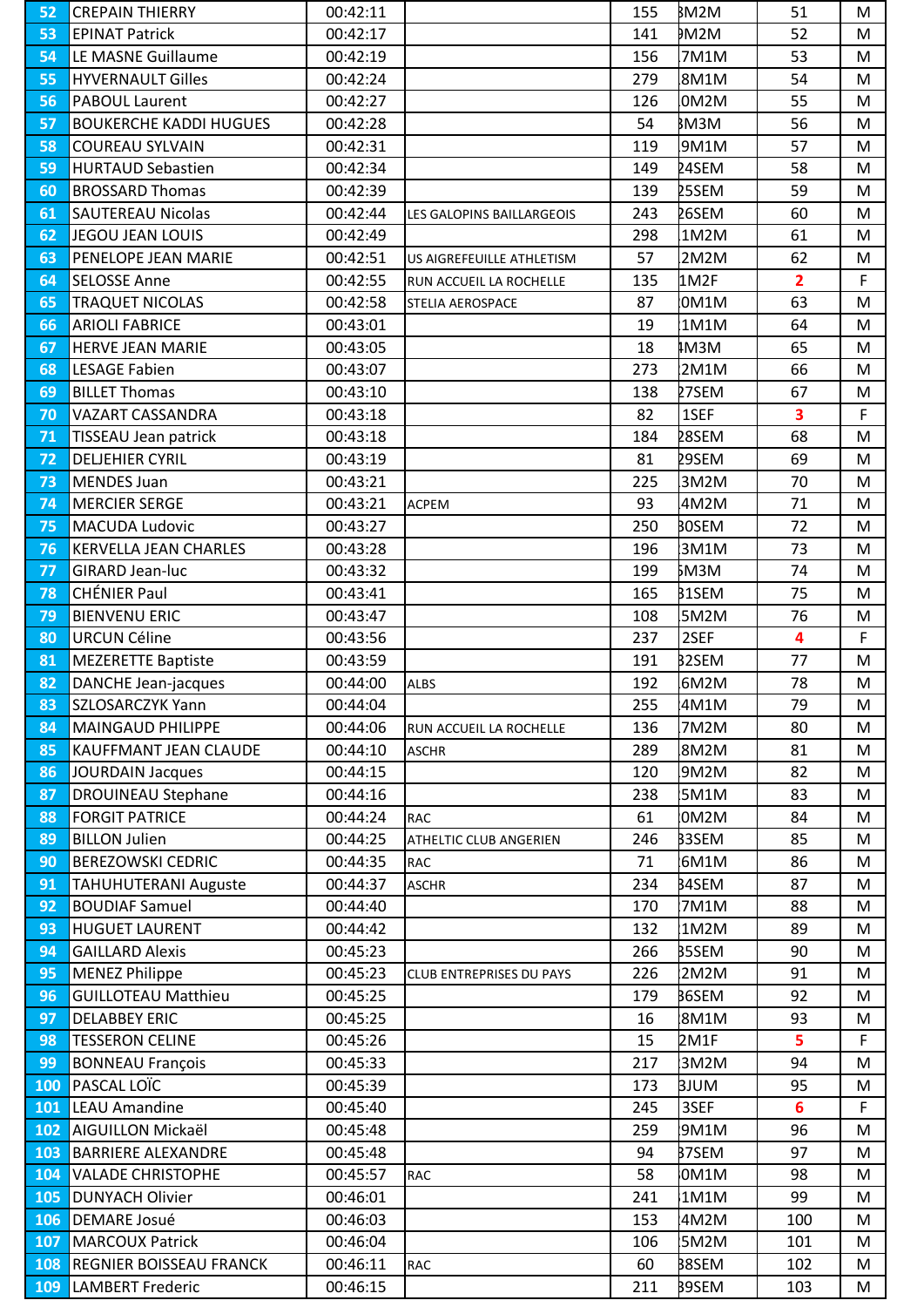| 110        | IMARIINEZ SIEPHANE             | 00:46:33 | <b>IASCHR</b>           | 73  | IQMZM        | 104            | M |
|------------|--------------------------------|----------|-------------------------|-----|--------------|----------------|---|
| 111        | DE JAEGER André                | 00:46:34 | <b>ACPEM</b>            | 180 | 7M2M         | 105            | M |
| 112        | <b>FERREC Jean-François</b>    | 00:46:36 |                         | 276 | 2M1M         | 106            | M |
| 113        | <b>HYAUMET PATRICK</b>         | 00:46:38 |                         | 32  | БМЗМ         | 107            | M |
| 114        | DOLE Olivier                   | 00:46:46 | ROCHEFORT TRIATHLON     | 174 | 3M1M         | 108            | M |
| <b>115</b> | <b>RENARD CLAUDE</b>           | 00:46:49 |                         | 5   | 4M1M         | 109            | M |
| 116        | JOSSEAU PETER                  | 00:46:58 | STELIA AEROSPACE        | 86  | 40SEM        | 110            | M |
| 117        | <b>HERVE David</b>             | 00:47:01 |                         | 283 | 8M2M         | 111            | M |
| 118        | <b>CHAUVIN VINCENT</b>         | 00:47:06 | <b>RAC</b>              | 62  | 9M2M         | 112            | M |
| 119        | LELIEVRE clement               | 00:47:12 |                         | 140 | <b>11SEM</b> | 113            | M |
| 120        | <b>SEJOURNE NICOLAS</b>        | 00:47:13 |                         | 311 | 12SEM        | 114            | M |
| 121        | <b>ENAUX CAROLE</b>            | 00:47:18 |                         | 44  | BM1F         | $\overline{7}$ | F |
| 122        | <b>MUSE Mickael</b>            | 00:47:23 |                         | 215 | 5M1M         | 115            | M |
| 123        | <b>HAUTECLOCHE Morgane</b>     | 00:47:28 |                         | 154 | 4SEF         | 8              | F |
| 124        | <b>TRIOLET Laurent</b>         | 00:47:38 |                         | 220 | 13SEM        | 116            | M |
| 125        | LUDWIG Morand                  | 00:47:58 |                         | 222 | 44SEM        | 117            | M |
| 126        | <b>COCARD STEPHANE</b>         | 00:48:06 |                         | 20  | 0M2M         | 118            | M |
| 127        | <b>WOLFGANG Adeline</b>        | 00:48:07 |                         | 204 | 5SEF         | 9              | F |
| 128        | <b>BIZET Florent</b>           | 00:48:08 |                         | 157 | <b>15SEM</b> | 119            | M |
| 129        | JALIS SYLVIE                   | 00:48:12 | RUN ACCUEIL LA ROCHELLE | 77  | 2M2F         | 10             | F |
| 130        | <b>ROBION FABIEN</b>           | 00:48:17 |                         | 72  | 16SEM        | 120            | M |
| 131        | <b>BENAZET Jf</b>              | 00:48:18 |                         | 249 | 6M1M         | 121            | M |
| 132        | <b>DJELIDA Souad</b>           | 00:48:19 | <b>ASCHR</b>            | 251 | 4M1F         | 11             | F |
| 133        | <b>BECKER Jacques</b>          | 00:48:19 | ASCH ROCHEFORT          | 230 | M3M          | 122            | M |
| 134        | <b>TURBIAZ Michel</b>          | 00:48:21 |                         | 277 | <b>BM3M</b>  | 123            | M |
| 135        | <b>VILLEJOUBERT Albin</b>      | 00:48:26 |                         | 206 | 17SEM        | 124            | M |
| 136        | <b>DAGUET NATHALIE</b>         | 00:48:26 | ALLURE LIBRE            | 21  | BM2F         | 12             | F |
| 137        | <b>CREPEY HERVE</b>            | 00:48:27 | <b>ASCHR</b>            | 300 | 1M2M         | 125            | M |
| 138        | <b>GILARD FRANCK</b>           | 00:48:33 |                         | 267 | 2M2M         | 126            | M |
| 139        | <b>BORÉ Richard</b>            | 00:48:33 |                         | 176 | 3M2M         | 127            | M |
| 140        | <b>ROSE PASCAL</b>             | 00:48:34 | CA SAINT-AGNANT         | 76  | 4M2M         |                |   |
|            | 141 BARAU Benoit               |          |                         | 185 | 18SEM        | 128<br>129     | M |
|            |                                | 00:48:35 |                         |     |              |                | M |
| 142        | LEE Richard                    | 00:48:37 | ATHLETIC CLUB ANGERIEN  | 110 | 5M2M         | 130            | M |
| 143        | <b>GRELIER Cédric</b>          | 00:48:42 |                         | 261 | 19SEM        | 131            | M |
| 144        | <b>GOSSELIN Laurence</b>       | 00:48:42 | ROCHEFORT TRIATHLON     | 177 | 5M1F         | 13             | F |
| 145        | <b>FORTEAU JEROME</b>          | 00:48:52 | <b>RAC</b>              | 63  | 7M1M         | 132            | M |
| 146        | <b>BOILARD Thierry</b>         | 00:48:53 |                         | 167 | 8M1M         | 133            | M |
| 147        | <b>FALVO ANTHONY</b>           | 00:48:54 |                         | 102 | 50SEM        | 134            | M |
| 148        | <b>ABADIE PATRICK</b>          | 00:48:54 |                         | 315 | 1EA          | 135            | M |
| 149        | <b>CARREIRA Jose</b>           | 00:48:56 |                         | 150 | 6M2M         | 136            | М |
| 150        | <b>POUZEAUD DIMITRI</b>        | 00:48:58 | LA SAUNIERE             | 43  | 9M1M         | 137            | M |
| 151        | <b>CHEVALLEREAU Christophe</b> | 00:49:06 |                         | 169 | OM1M         | 138            | M |
| 152        | <b>PANES CORINNE</b>           | 00:49:11 |                         | 30  | 4M2F         | 14             | F |
| 153        | <b>RODIER CHRISTOPHE</b>       | 00:49:13 |                         | 79  | 7M2M         | 139            | M |
| 154        | <b>PANES JOEL</b>              | 00:49:15 |                         | 31  | 8M2M         | 140            | M |
| 155        | <b>GIRARD DAVID</b>            | 00:49:15 | STELIA AEROSPACE        | 83  | 51SEM        | 141            | M |
| 156        | <b>ROBIN MARION</b>            | 00:49:17 | <b>AMIS COUREURS</b>    | 133 | 6SEF         | 15             | F |
| 157        | LETRUT Jacky                   | 00:49:18 | <b>USAA</b>             | 171 | 9M2M         | 142            | M |
| 158        | <b>BOURON William</b>          | 00:49:22 |                         | 233 | 1M1M         | 143            | M |
| 159        | <b>THIBAUD FRANCIS</b>         | 00:49:24 | LES POUSSE PIEDS FOURAS | 296 | икм          | 144            | M |
| <b>160</b> | <b>GUILLOTIN JEAN</b>          | 00:49:30 | NIEL AIR PUR            | 42  | 0M3M         | 145            | M |
| 161        | <b>BENQUET Jacques</b>         | 00:49:40 |                         | 288 | OM2M         | 146            | M |
| 162        | <b>RICHARD LAURENT</b>         | 00:49:52 |                         | 33  | 1M2M         | 147            | M |
| 163        | <b>ZOUEIN Adonis</b>           | 00:49:53 |                         | 118 | 2M1M         | 148            | M |
| 164        | MICHAUD Christelle             | 00:49:55 | <b>ASCHR</b>            | 198 | 6M1F         | 16             | F |
| <b>165</b> | <b>COURTOIS Stephane</b>       | 00:50:00 |                         | 252 | 3M1M         | 149            | M |
| 166        | <b>BILLON ERIC</b>             | 00:50:02 | ASCH ROCHEFORT          | 48  | 1M3M         | 150            | M |
| 167        | <b>DUPLAN Antoine</b>          | 00:50:04 |                         | 281 | 52SEM        | 151            | M |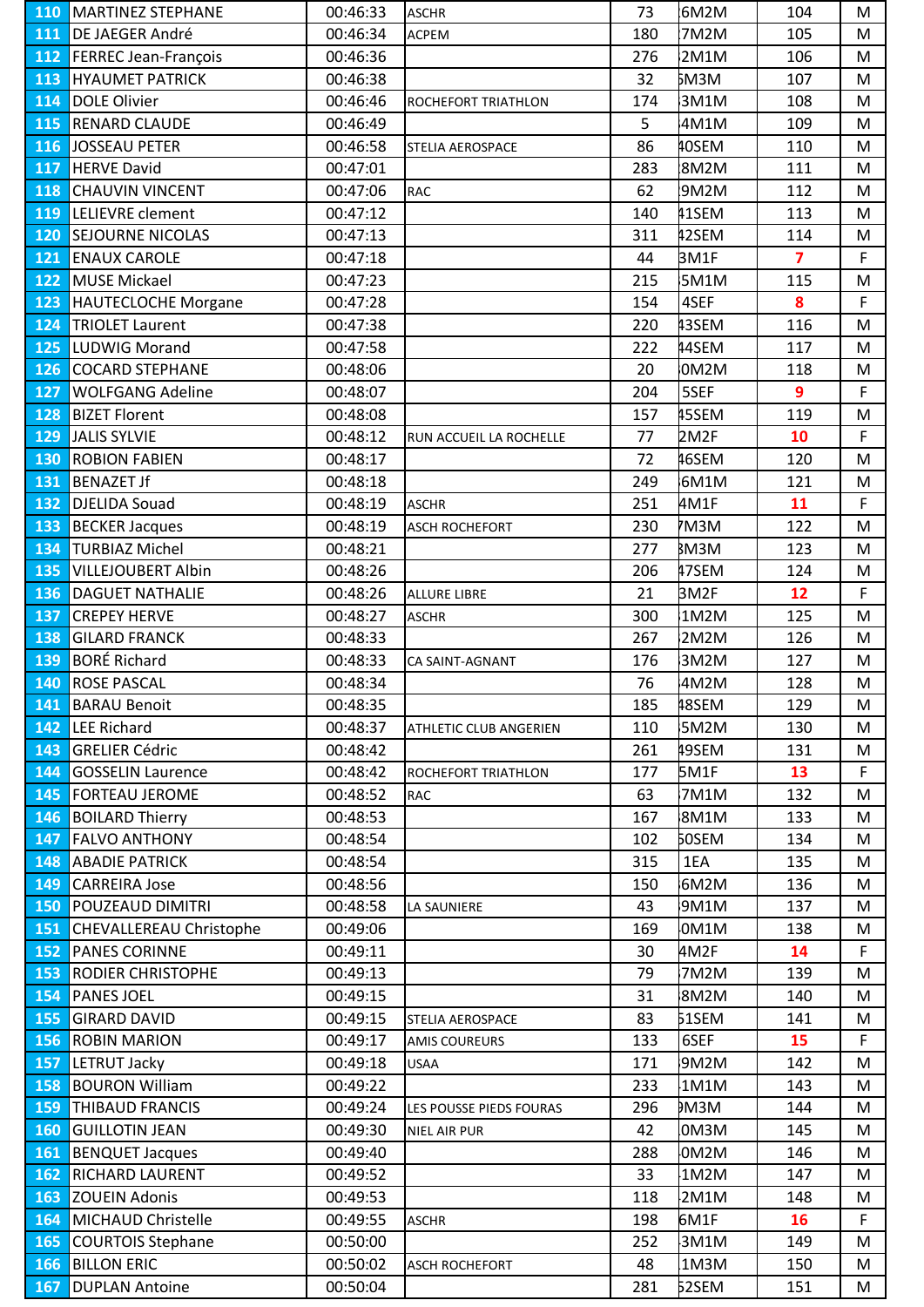| 168 | <b>CHESNAY ANTOINE</b>           | 00:50:05 |                           | 117            | <b>1ESM</b>  | 152 | M            |
|-----|----------------------------------|----------|---------------------------|----------------|--------------|-----|--------------|
| 169 | <b>CHERDO ARNAUD</b>             | 00:50:05 |                           | 101            | 4M1M         | 153 | M            |
| 170 | <b>CHEVREAU Dominique</b>        | 00:50:06 |                           | 148            | 2M2M         | 154 | M            |
| 171 | <b>BARAU Guy</b>                 | 00:50:07 |                           | 195            | 2M3M         | 155 | M            |
| 172 | <b>RIFFAUD CHRISTELLE</b>        | 00:50:10 |                           | 78             | 7M1F         | 17  | $\mathsf{F}$ |
| 173 | <b>FALVO Olivier</b>             | 00:50:18 |                           | 114            | 53SEM        | 156 | M            |
| 174 | <b>BOISIS MARC</b>               | 00:50:23 | <b>RAC</b>                | 65             | 54SEM        | 157 | M            |
| 175 | <b>BARITEAU PASCAL</b>           | 00:50:30 | RUN ACCUEIL LA ROCHELLE   | $\overline{7}$ | 3M2M         | 158 | M            |
| 176 | <b>BASTIEN MICKAEL</b>           | 00:50:31 |                           | 316            | 5M1M         | 159 | M            |
| 177 | <b>FOURNIER JULIEN</b>           | 00:50:41 |                           | 292            | 55SEM        | 160 | M            |
| 178 | <b>EMILY Yannick</b>             | 00:50:45 |                           | 162            | 6M1M         | 161 | M            |
| 179 | <b>CHAGNAUD VALERIE</b>          | 00:50:48 | US AIGREFEUILLE ATHLETISM | 88             | 8M1F         | 18  | F            |
| 180 | POUPOT Thierry                   | 00:50:48 | POUSSE PIEDS FOURAS       | 168            | 4M2M         | 162 | M            |
| 181 | MARTINEAU VIRGINIE               | 00:51:01 |                           | 297            | 7SEF         | 19  | F            |
| 182 | <b>BONNEAU Laurence</b>          | 00:51:02 |                           | 286            | 5M2F         | 20  | F            |
| 183 | <b>PELLETIER JEROME</b>          | 00:51:02 |                           | 242            | 7M1M         | 163 | M            |
| 184 | <b>GUILLON Camille</b>           | 00:51:03 | <b>SAINTES TRI</b>        | 229            | 56SEM        | 164 | M            |
| 185 | <b>QUILLET SABINE</b>            | 00:51:04 |                           | 34             | 9M1F         | 21  | F            |
| 186 | <b>DUVERCER SEBASTIEN</b>        | 00:51:04 |                           | 35             | 8M1M         | 165 | M            |
| 187 | <b>HERBE SEVERINE</b>            | 00:51:04 |                           | 36             | OM1F         | 22  | F            |
| 188 | <b>GUILET PHILIPPE</b>           | 00:51:10 |                           | 201            | M4M          | 166 | M            |
| 189 | <b>DROIT DOROTHEE</b>            | 00:51:16 | <b>RCTAT</b>              | 40             | 8SEF         | 23  | F            |
| 190 | PINEAU Sandra                    | 00:51:16 |                           | 254            | 9SEF         | 24  | F            |
| 191 | <b>GIRO Nathalie</b>             | 00:51:23 | MOUZON RUN                | 116            | 1M1F         | 25  | F            |
| 192 | <b>DONIER KENJI</b>              | 00:51:29 | STELIA AEROSPACE          | 85             | 9M1M         | 167 | M            |
| 193 | <b>RICHARD JEAN-FRANCOIS</b>     | 00:51:42 |                           | 8              | 0M1M         | 168 | M            |
| 194 | LEGRAND Mickaël                  | 00:51:44 |                           | 218            | 1M1M         | 169 | M            |
| 195 | <b>GUILLOTEAU FRANCK</b>         | 00:51:47 |                           | 41             | 3M3M         | 170 | M            |
| 196 | PLANTY FREDDY                    | 00:52:00 | STELIA AEROSPACE          | 84             | 5M2M         | 171 | M            |
| 197 | <b>PERRET SYLVAIN</b>            | 00:52:02 |                           | 213            | 57SEM        | 172 | M            |
| 198 | <b>BONFRATELLO VIRGIL</b>        | 00:52:03 |                           | 301            | <b>58SEM</b> | 173 | M            |
| 199 | <b>GODARD ELODIE</b>             | 00:52:03 |                           | 212            | 10SEF        | 26  | F.           |
| 200 | <b>LEGER CHRISTINE</b>           | 00:52:06 | POUSSE PIEDS              | 91             | 6M2F         | 27  | F            |
| 201 | <b>JEAN Dominick</b>             | 00:52:07 |                           | 278            | 4M3M         | 174 | M            |
| 202 | <b>LEGER DIDIER</b>              | 00:52:08 | <b>VCR ROCHEFORT</b>      | 307            | 5M3M         | 175 | M            |
| 203 | LAFON GERARD                     | 00:52:09 | <b>VCR ROCHEFORT</b>      | 308            | M4M          | 176 | M            |
| 204 | REZZOUG Raymond Gérard           | 00:52:14 |                           | 134            | 6M3M         | 177 | M            |
| 205 | <b>CHANSIGAUD THOMAS</b>         | 00:52:19 |                           | 125            | 59SEM        | 178 | M            |
| 206 | <b>CHANSIGAUD ERIC</b>           | 00:52:19 |                           | 22             | 6M2M         | 179 | M            |
| 207 | <b>FAUCHER MAELLE</b>            | 00:52:24 | <b>RAC</b>                | 68             | 1CA          | 28  | F.           |
| 208 | <b>ELIE DAVID</b>                | 00:52:27 | LES POUSSE PIEDS FOURAS   | 295            | <b>50SEM</b> | 180 | M            |
| 209 | <b>JOSEPH AURELIEN</b>           | 00:52:32 |                           | 10             | 51SEM        | 181 | M            |
| 210 | <b>GIRARD KARINE</b>             | 00:52:38 | <b>RCTAT</b>              | 39             | 2M1F         | 29  | F.           |
| 211 | <b>GRIMAUD Mathieu</b>           | 00:52:43 |                           | 130            | 62SEM        | 182 | M            |
| 212 | <b>HURTAUD DENIS</b>             | 00:52:50 |                           | 11             | 2M1M         | 183 | M            |
| 213 | LAFFARGUE SERGE                  | 00:52:50 | <b>ACF ALSTOM</b>         | 45             | 7M3M         | 184 | M            |
| 214 | MARCOU Jean-Luc                  | 00:52:52 | ATHLETIC CLUB ANGERIEN    | 143            | 8M3M         | 185 | M            |
| 215 | <b>MOIDRON PATRICIA</b>          | 00:53:01 | A.C.P.E.M.                | 304            | 7M2F         | 30  | F.           |
| 216 | <b>CRUCHON CHRISTELLE</b>        | 00:53:02 | A.C.P.E.M.                | 305            | 3M1F         | 31  | F            |
| 217 | <b>FALLOURD JEAN-NOEL</b>        | 00:53:04 |                           | 258            | 7M2M         | 186 | M            |
| 218 | DAZY Crystel                     | 00:53:10 |                           | 104            | 11SEF        | 32  | F            |
| 219 | <b>FERREC Jean-Yves</b>          | 00:53:15 |                           | 275            | 9M3M         | 187 | M            |
| 220 | <b>CAILLAUD Florian</b>          | 00:53:18 |                           | 280            | 4JUM         | 188 | M            |
| 221 | <b>HEBRARD ALAIN</b>             | 00:53:18 |                           | 52             | BM4M         | 189 | M            |
| 222 | <b>CIRELLI PATRICK</b>           | 00:53:21 |                           | 50             | 3M1M         | 190 | M            |
| 223 | <b>FLEURIAUD JEAN CHRISTOPHE</b> | 00:53:22 |                           | 303            | 4M1M         | 191 | M            |
| 224 | <b>FLEURIAUD CECILE</b>          | 00:53:22 |                           | 302            | 4M1F         | 33  | F.           |
| 225 | COYAU samuel                     | 00:53:26 |                           | 197            | 53SEM        | 192 | M            |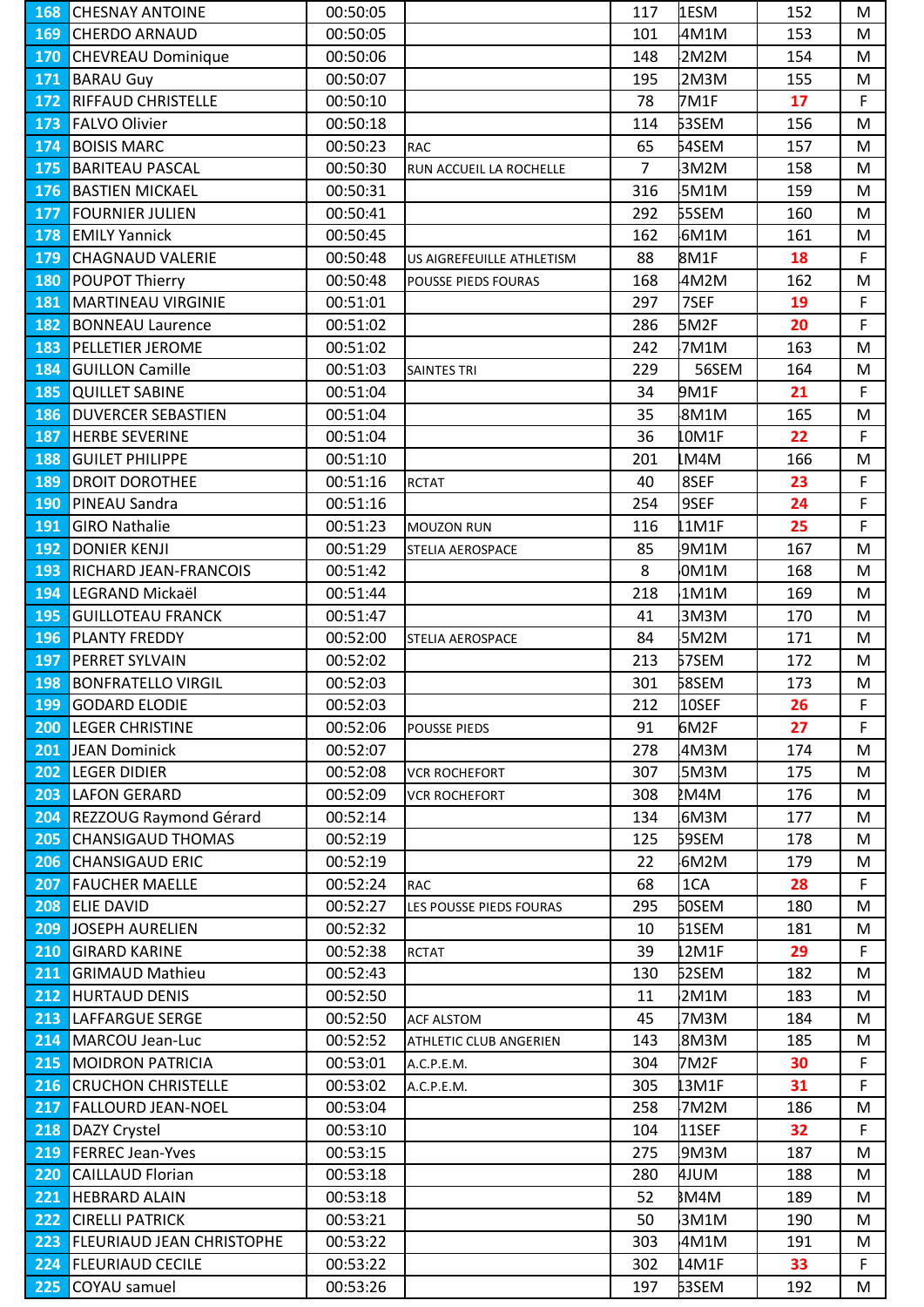|                  | <b>226 GUILLARD JOSIANE</b>     | 00:53:33 | <b>COEUR A PATTES PERIGNY RO</b> | 13  | <b>LM3F</b>  | 34  | F           |
|------------------|---------------------------------|----------|----------------------------------|-----|--------------|-----|-------------|
| 227              | <b>BALLANS Ghislaine</b>        | 00:53:35 | ASCH ROCHEFORT                   | 231 | <b>2M3F</b>  | 35  | F.          |
| 228              | <b>HERVE ALEXANDRE</b>          | 00:53:36 |                                  | 92  | <b>54SEM</b> | 193 | M           |
| 229              | <b>CHEMIN Corentin</b>          | 00:53:36 | S/L LE MANS A 72                 | 183 | <b>55SEM</b> | 194 | M           |
| 230              | <b>FOUCAUD MICHEL</b>           | 00:53:41 | <b>ACF ALSTOM</b>                | 299 | 0M3M         | 195 | M           |
| 231              | <b>DESSAINT Michael</b>         | 00:53:46 |                                  | 200 | 5M1M         | 196 | M           |
| 232              | <b>COTTREAU Christine</b>       | 00:53:49 |                                  | 105 | 8M2F         | 36  | F           |
| 233              | <b>VINCELET LAURENT</b>         | 00:53:56 | LUSSANT EN FOLIE                 | 306 | 8M2M         | 197 | M           |
| 234              | <b>DELPHIN DUMAS Valerie</b>    | 00:54:03 | US SAINTES ATHLETISME            | 253 | L5M1F        | 37  | F           |
| 235              | <b>BOISSERIE Yoann</b>          | 00:54:19 |                                  | 264 | 56SEM        | 198 | M           |
| 236              | <b>DESBOUIS Delphine</b>        | 00:54:25 |                                  | 271 | L6M1F        | 38  | $\mathsf F$ |
| 237              | <b>MARECHEAU JEAN SEBASTIEN</b> | 00:54:30 |                                  | 51  | 6M1M         | 199 | M           |
| 238              | MENARD Sabrina                  | 00:54:38 |                                  | 272 | L7M1F        | 39  | F           |
| 239              | <b>FLORIANT LOU</b>             | 00:54:41 |                                  | 99  | 1JUF         | 40  | F           |
| 240              | <b>POURIEL Matti</b>            | 00:54:47 |                                  | 285 | 57SEM        | 200 | M           |
| 241              | <b>BERNARD MARIE CLAIRE</b>     | 00:54:48 |                                  | 49  | 8M1F         | 41  | $\mathsf F$ |
| 242              | <b>VIGIER Daniel</b>            | 00:54:55 |                                  | 260 | IM4M         | 201 | M           |
| 243              | <b>LAURENT CHANTAL</b>          | 00:54:58 | <b>AC SAINT PALAIS</b>           | 97  | BM3F         | 42  | F           |
| 244              | <b>DENEZ CHRISTIAN</b>          | 00:55:25 |                                  | 17  | 9M2M         | 202 | M           |
| 245              | <b>SUCK Gilles</b>              | 00:55:25 |                                  | 181 | 0M2M         | 203 | M           |
| 246              | <b>PARVERY MARIE</b>            | 00:55:28 | <b>RAC</b>                       | 67  | 12SEF        | 43  | $\mathsf F$ |
|                  |                                 |          |                                  |     |              |     |             |
| 247              | PEUCH CHIARAMONTI Ludovic       | 00:55:31 |                                  | 178 | 7M1M         | 204 | M           |
| 248              | <b>BONFRATELLO Serge</b>        | 00:55:41 |                                  | 236 | 1M2M         | 205 | M           |
| 249              | <b>SARDET MARTINE</b>           | 00:55:41 | COEUR A PATTES ALPR              | 121 | 4M3F         | 44  | F           |
| 250              | <b>SARRAZIN JULIEN</b>          | 00:55:51 |                                  | 294 | 68SEM        | 206 | M           |
| 251              | <b>PAUL Marianne</b>            | 00:56:10 |                                  | 137 | 9M2F         | 45  | F           |
| 252              | <b>BRISSON VALERIE</b>          | 00:56:12 | LES POUSSE PIEDS FOURAS          | 310 | OM2F         | 46  | F.          |
| 253              | <b>CHARLES JEAN MICHEL</b>      | 00:56:13 | AMICALE SAPEURS POMPIERS         | 80  | 1M3M         | 207 | М           |
| 254              | <b>MAJSAK DELPHINE</b>          | 00:56:14 | <b>RAC</b>                       | 70  | 19M1F        | 47  | F           |
| 255              | <b>WOLFGANG Patrick</b>         | 00:56:34 |                                  | 107 | 2M3M         | 208 | M           |
|                  | <b>256 THUREAU CHRISTEL</b>     | 00:56:34 |                                  | 313 | 13SEF        | 48  | F           |
| 257              | <b>BARBIER ANNE SOPHIE</b>      | 00:56:35 |                                  | 312 | 14SEF        | 49  | $\bar{F}$   |
| 258              | <b>AUDEBERT NADIA</b>           | 00:56:39 | US AIGREFEUILLE ATHLETISM        | 23  | 15SEF        | 50  | F           |
| 259              | <b>DAVID Jacques</b>            | 00:56:41 | ATHLETISME TONNACQUOIS           | 190 | БM4M         | 209 | M           |
| 260              | <b>GERLOU Paul</b>              | 00:56:52 |                                  | 270 | 69SEM        | 210 | М           |
| 261              | <b>BENNEJAN MARIE THERESE</b>   | 00:56:53 | <b>RAC</b>                       | 64  | 5M3F         | 51  | F.          |
| 262              | <b>CHEVROT Caroline</b>         | 00:57:01 |                                  | 113 | <b>POM1F</b> | 52  | F           |
| 263              | DAVID Nadège                    | 00:57:03 |                                  | 265 | 16SEF        | 53  | F           |
| 264              | <b>PLUSS WERNER</b>             | 00:57:14 |                                  | 293 | <b>SM4M</b>  | 211 | M           |
| 265              | <b>ROPP AURELIE</b>             | 00:57:28 |                                  | 90  | 17SEF        | 54  | F.          |
| 266              | <b>ALLAIN Chantal</b>           | 00:57:30 | ATHLETIC CLUB ANGERIEN           | 142 | L1M2F        | 55  | F           |
| 267              | <b>FROVILLE Myriam</b>          | 00:57:34 |                                  | 248 | 21M1F        | 56  | F           |
| 268              | <b>SAUZEAU Didier</b>           | 00:57:34 |                                  | 128 | 8M1M         | 212 | M           |
| 269              | <b>BONNIN LILIANE</b>           | 00:57:42 | <b>ALSTHOM</b>                   | 96  | 1M4F         | 57  | F           |
| 270              | <b>BERNIER JEAN PIERRE</b>      | 00:57:42 |                                  | 290 | 2M2M         | 213 | M           |
| $\overline{271}$ | JACQUEMIN Thierry               | 00:57:55 |                                  | 274 | 3M3M         | 214 | M           |
| 272              | <b>BESSON Isabelle</b>          | 00:58:11 | LES POUSSE PIEDS                 | 232 | 22M1F        | 58  | F           |
| 273              | <b>BRETONES LAURE</b>           | 00:58:33 |                                  | 28  | 23M1F        | 59  | F           |
| 274              | <b>ALVES MARIA</b>              | 00:58:40 | RUN ACCUEIL LA ROCHELLE          | 6   | 6M3F         | 60  | F           |
| 275              | <b>BUQUET Xavier-François</b>   | 00:58:40 |                                  | 207 | <b>70SEM</b> | 215 | M           |
| 276              | PENNOT Edith                    | 00:58:41 |                                  | 257 | 7M3F         | 61  | F.          |
| 277              | PIAU JEAN-MICHEL                | 00:58:44 |                                  | 47  | M4M          | 216 | M           |
| 278              | <b>POURIEL Julien</b>           | 00:58:44 |                                  | 284 | 71SEM        | 217 | M           |
| 279              | LESSART ALEXANDRE               | 00:58:46 | <b>RCTAT</b>                     | 103 | <b>SJUM</b>  | 218 | M           |
| 280              | <b>CLARY Bérangère</b>          | 00:59:51 |                                  | 122 | 18SEF        | 62  | F           |
| 281              | <b>HERVO Xavier</b>             | 01:00:34 |                                  | 112 | 9M1M         | 219 | M           |
| 282              | <b>DELPECH Aurelia</b>          | 01:00:37 |                                  | 269 | 19SEF        | 63  | F.          |
| 283              | <b>BAUD CHRISTIANE</b>          | 01:00:47 |                                  | 26  | 8M3F         | 64  | F.          |